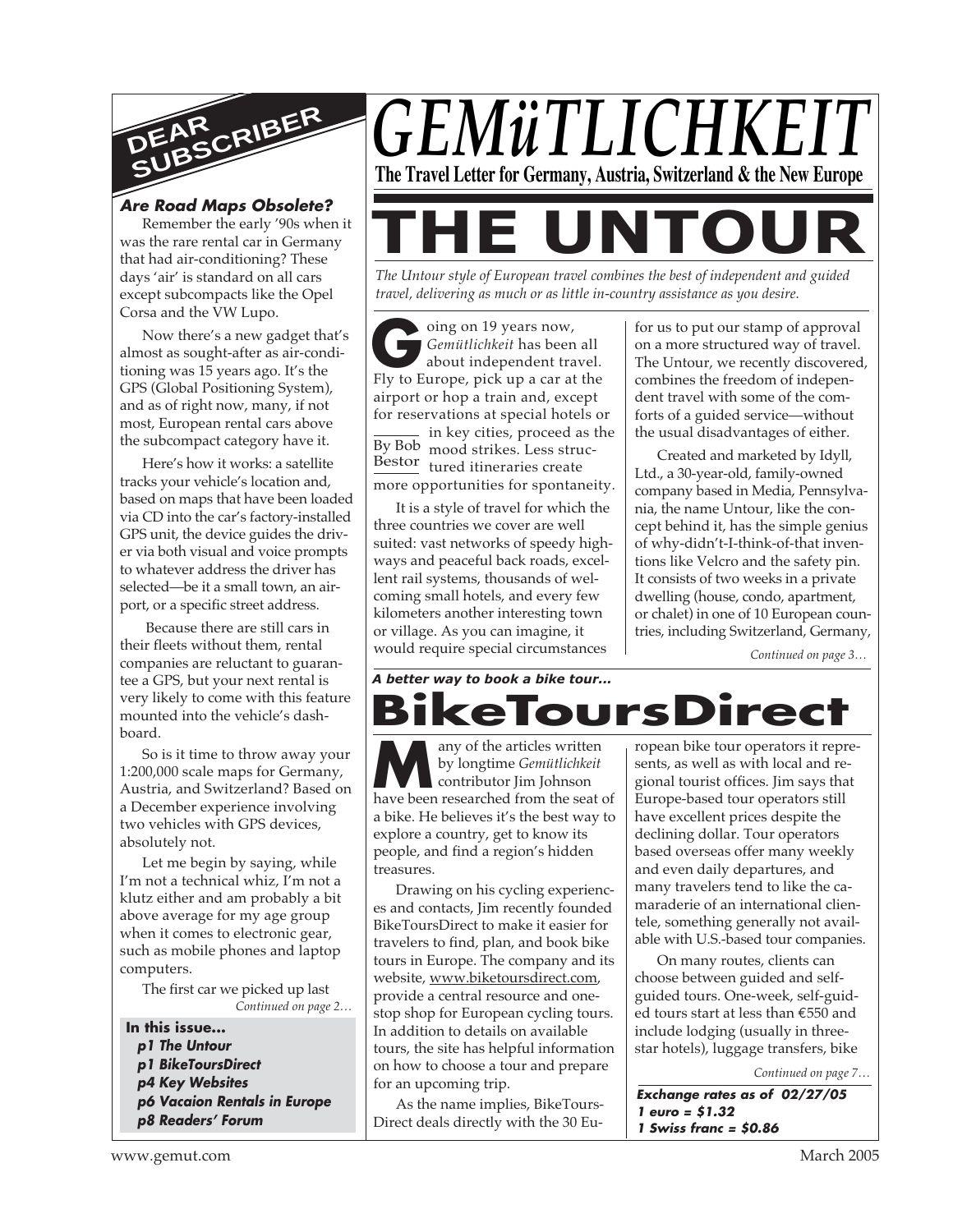www.gemut.com

#### *DEAR SUBSCRIBER Continued from page 1*

December, an `E' series Mercedes, at least had a section in its GPS instructional manual in English. Still, getting it to do its stuff was mostly trial and error. But despite the poor documentation and the fact that we had never operated a GPS before, we had it up and running about 20 minutes after picking up the car. It got us out of Munich in darkness and to our apartment in Garmisch-Partenkirchen.

At one point we came upon a Munich intersection where the traffic was backed up for several blocks and not moving. I turned down a side street in the general direction of our destination and immediately the GPS plotted a new route. Of course, it wasn't aware of the traffic jam (that's no doubt the next generation of these devices), but once we were on a different street it apparently no longer saw the bad intersection.

That's the good news. The problem with this GPS was route selection, at least in the countryside. The next day we drove to Murnau from Garmisch-Partenkirchen, and when it came time to return, we punched in the address of our apartment back in Garmisch. Somewhat overconfident of the device's ability to get us back, we paid little attention to where we were going until we realized it was taking us miles out of our way. Instead of straight south, it directed us east, by way of Oberammergau. Take a look at a map and you'll see just how misguided we were.

A wandering drive the following day to Füssen yielded similar results; on the return the GPS insisted on a route that was obviously not the most direct.

The second car was a gardenvariety Opel Astra. Its GPS had no instruction manual and was quite different than the Mercedes' device, but with the previous car's experience behind us, we soon got it going. (Hint: first get the device to talk to you in English.)

This one was a bit more intuitive and seemed to have more features, though perhaps we just hadn't known enough to take full advantage of the Mercedes GPS.

For a while, all went well, and the device deftly guided us east through the Bavarian countryside toward Appenzell in Switzerland. At the border, however, it all came to an end. Though the GPS continued to tell us how many kilometers remained to our destination, it ceased providing directions. But instead of owning up to its limitations, it kept offering up bogus directions: "Prepare to make a Uturn in 100 meters." We decided it did not have Switzerland's streets and highways in its database.

So don't leave home without your maps. You'll always need them for perspective and, for now at least, their wealth of information, such as which roads are scenic and which towns are interesting and historic. You can also fall back on good maps when your GPS tells you to do something stupid.

#### **Super Munich Hotel Price**

Based on subscriber surveys and the volume of e-mails and phone calls received in this office, I think it's safe to conclude that Munich is the European city most visited by *Gemütlichkeit* readers. And "where should I stay in Munich?" is probably the single most frequently asked question.

Thus, the good news I am about to report carries a bit more weight than if its subject were located in some out-of-the-way hamlet in far northern Germany.

In what is easily the best major city hotel deal in our three countries, Munich's **Hotel Acanthus,** long a favorite of dozens of *Gemütlichkeit* subscribers and featured in *Karen Brown's Germany* guide, as well as the *Michelin Red Guide 2005 Deutschland,* is currently offering readers an amazing double room rate of €85. The deal, valid throughout 2005, requires a minimum two-night stay and blacks out certain

*Continued on page 6…*

#### **Using Gemütlichkeit**

• Hotel prices listed are for one night. Discounts are often available for longer stays.

• All hotel prices include breakfast unless otherwise noted.

• Local European telephone area codes carry the "0" required for in-country dialing. To phone establishments from outside the country, such as from the USA, do not dial the first "0".

#### **Logging on to Our Website**

Back issues in text format from January 1993, except for the most recent 12, are available free to subscribers only at www.gemut.com (click on "Members"). To access the issues, enter the user name and password published in this space each month. The new codes are:

User Name: **marc** Password: **2468**

| <b>GEMÜTLICHKEIT</b><br>Vol. 19, No. 2                                                                            |                                                                                                                                                                                                                                                                                                                                                                                                | HOTEL RESTAURANT RATING KEY                                                                                               |                                              |                                                                                                                                |          |
|-------------------------------------------------------------------------------------------------------------------|------------------------------------------------------------------------------------------------------------------------------------------------------------------------------------------------------------------------------------------------------------------------------------------------------------------------------------------------------------------------------------------------|---------------------------------------------------------------------------------------------------------------------------|----------------------------------------------|--------------------------------------------------------------------------------------------------------------------------------|----------|
| <b>March 2005</b>                                                                                                 | The Travel Letter for Germany, Austria, Switzerland & the New Europe                                                                                                                                                                                                                                                                                                                           | <b>Rating Scale</b><br>Excellent                                                                                          | <b>Scale</b><br>$16 - 20$                    | <b>Restaurant Criteria</b><br>Food                                                                                             |          |
| <b>Publishers:</b><br><b>Executive Editor:</b><br><b>Senior Writer:</b><br><b>Contributor:</b>                    | <b>Robert H. &amp; Elizabeth S. Bestor</b><br>Nikki Goth Itoi<br>Jim Johnson<br><b>Mark Honan</b>                                                                                                                                                                                                                                                                                              | Above Average<br>Average<br>Adequate<br>Unacceptable                                                                      | $-15$<br>12.<br>$-11$<br>8<br>4 -<br>$0 - 3$ | Service<br>Atmosphere                                                                                                          |          |
| <b>Consulting Editor:</b><br><b>Online Services:</b><br><b>Subscriber Travel Services:</b>                        | <b>Thomas P. Bestor</b><br><b>Kurt Steffans</b><br><b>Andy Bestor, Laura Riedel</b><br>Gemütlichkeit (ISSN 10431756) is published 10 times each vear by UpCountry<br>Publishing, 288 Ridge Road, Ashland OR 97520. TOLL FREE: 1-800/521-<br>6722 or 541/488-8462, fax: 541/488-8468, e-mail travel@gemut.com. Web<br>site: www.gemut.com. Subscriptions are \$67 per year for 10 issues. While | <b>Hotel Rating Criteria</b><br>People/Service<br>Location/Setting<br>Guestrooms<br>Public rooms<br>Facilities/Restaurant | 30%<br>15%<br>30%<br>5%<br>20%               | <b>Value Rating</b><br><b>Outstanding Value</b><br>Very Good Value<br>Average Value<br><b>Below Average Value</b><br>A Rip-Off | 17<br>12 |
| every effort is made to provide correct information, the publishers can make<br>no guarantees regarding accuracy. |                                                                                                                                                                                                                                                                                                                                                                                                | <b>Special @Designation</b><br>By virtue of location, decor, charm, warmth of managemer                                   |                                              |                                                                                                                                |          |
| <b>POSTMASTER: SEND ADDRESS CHANGES TO:</b>                                                                       |                                                                                                                                                                                                                                                                                                                                                                                                | combination thereof an especially pleasant establishment                                                                  |                                              |                                                                                                                                |          |

Gemütlichkeit, 288 Ridge Road., Ashland OR 97520

| <b>Rating Scale</b>          | Scale                    | <b>Restaurant Criteria</b> |                                    |
|------------------------------|--------------------------|----------------------------|------------------------------------|
| Excellent                    | $16 - 20$                | Food                       | 65%                                |
| Above Average                | 12 - 15                  | Service                    | 20%                                |
| Average                      | 8 - 11                   | Atmosphere                 | 15%                                |
| Adequate                     | 4 -<br>- 7               |                            |                                    |
| Unacceptable                 | 3<br>0<br>$\blacksquare$ |                            |                                    |
| <b>Hotel Rating Criteria</b> |                          | <b>Value Rating</b>        | <b>Scale</b>                       |
| People/Service               | 30%                      | <b>Outstanding Value</b>   | $-20$<br>17                        |
| Location/Setting             | 15%                      | Very Good Value            | 12 - 16                            |
| Guestrooms                   | 30%                      | Average Value              | 9<br>11<br>$\blacksquare$          |
| Public rooms                 | 5%                       | <b>Below Average Value</b> | 5 -<br>-8                          |
| Facilities/Restaurant        | 20%                      | A Rip-Off                  | N<br>4<br>$\overline{\phantom{a}}$ |
|                              |                          |                            |                                    |

#### **Special @Designation**

By virtue of location, decor, charm, warmth of management, or combination thereof, an especially pleasant establishment.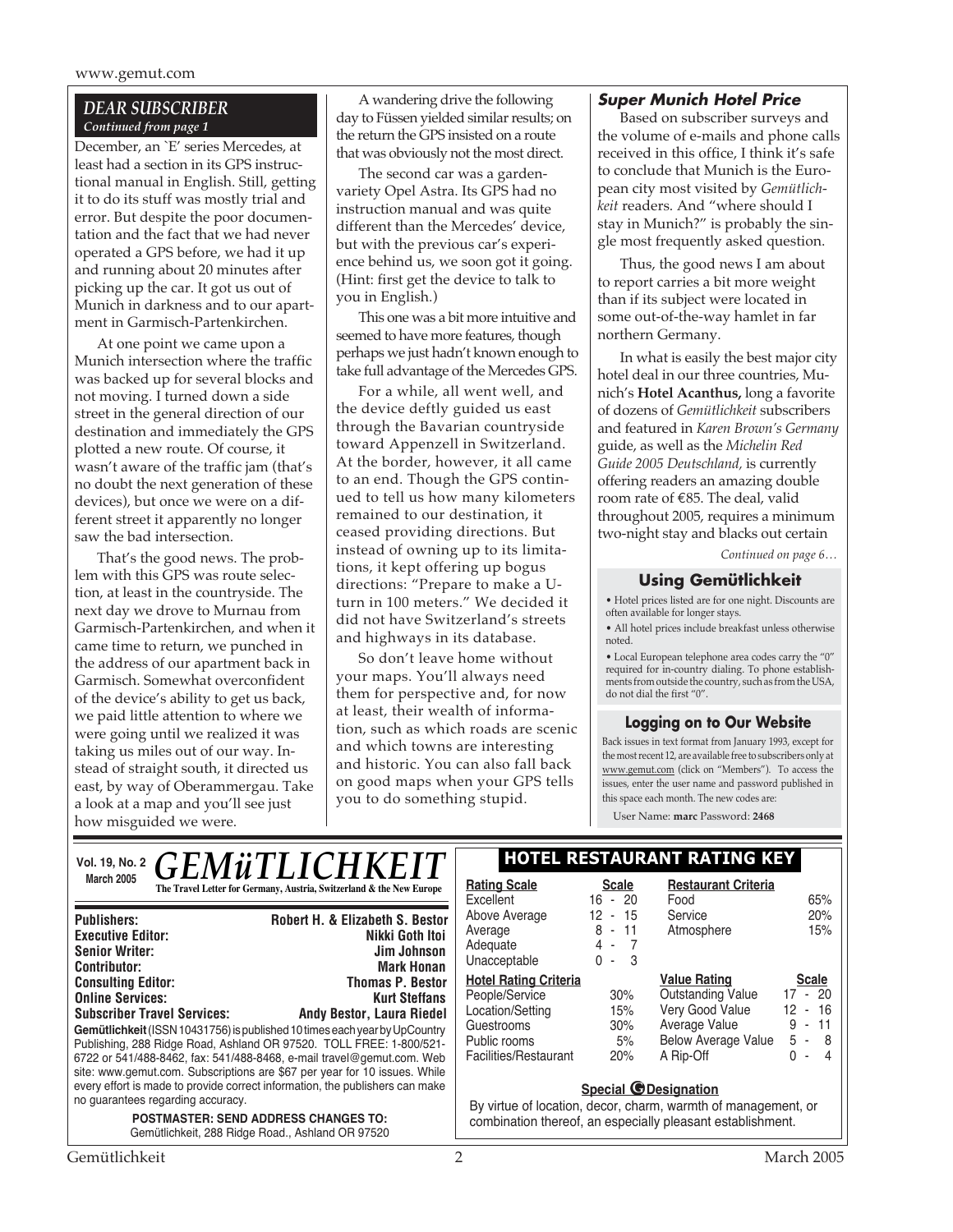#### *THE UNTOUR Continued from page 1*

and Austria. With a price that's guaranteed in U.S. dollars comes a roundtrip airline ticket from the U.S. to Europe, a rail pass or rental car, and about as much or as little in-country assistance as the traveler desires. An Untour representative also escorts arriving travelers to and from airports and provides stacks of useful reference materials, as well as an arrival orientation.

The Untour avoids many of the day-to-day difficulties encountered by other travel modes. The independent traveler, for example, had better be ready for a few surprises and disappointments. A hoped-for hotel—or entire town—may be fully booked, and the last hotel available may not fit the budget. Then there's all that packing and unpacking. And experienced rail travelers are quick to point out that you will carry everything you take to Europe, plus everything you acquire while in Europe, on and off every train you ride.

At the other end of the travel spectrum is the follow-the-ladywith-the-flag, every-minute-ofevery-day-is-accounted-for, traditional motorcoach tour marketed by such companies as **Globus** and **Cosmos.** Most day-to-day decisionmaking and problem-solving is in the hands of the tour operator, and travelers simply go with the flow. That the escorted tour traveler knows his or her costs in advance is, for many, a big plus. On the other hand, the guided tours' relentless itineraries—"bags in the lobby at 7am"—the forced camaraderie, and "herd" style of travel are oftheard criticisms of the genre.

After a first bus tour through Europe, followed by a few independent car or train experiences, it occurs to many that staying put, perhaps in a flat or apartment, has possibilities. It's cheaper than a hotel and you save more money by cooking some or all of your own meals. Still, there are a few hurdles. Groceries, for example: What do I buy, and where? Will I have to prepare everything from scratch? What if nobody speaks English at the butcher shop? And who

#### **Untour Basics**

**Address:** Idyll, LTD., P.O. Box 405, Media, PA 19063

**Tel:** 888-868-6871

**Web:** www.untours.com

**E-mail:** info@untours.com

Phone, write or e-mail for a free Untours 2005 catalog. (On page 46 is a photo of Berit and Albert Greutert in front of their home in Switzerland.)

#### **A Sampling of 2005 Untour Prices\***

| Persons        | Austria |         | Germany Switzerland |
|----------------|---------|---------|---------------------|
| 2              | \$2,129 | \$2,279 | \$2,149             |
| 3              | \$2,031 | \$2,169 | \$2,010             |
| $\overline{4}$ | \$1,944 | \$2,036 | \$1,903             |
| 5              | \$1,878 | \$1,998 | \$1,846             |
| 6              | \$1,836 | N/A     | \$1,779             |

\* New York, Boston, or Newark departure. Add-on fares from other cities.

**Untours ground transport:** In Austria, it's a 14-day rail pass. In Switzerland, the rail pass includes lake boats and buses. Ground transport for the German Rhine Untour is via rail and riverboat, and for the German Castle Untour, a rental car.

**Resources for those considering an Untour:** Sign up for the free informative e-mail chat list, Idyllchat, at www.untours.com/ talkbroker.html. At the same URL are dozens of Untourist trip logs with photos and descriptions.

wants to commit a week or more of precious vacation time to a rental unit that could turn out to be all wrong?

The Untour addresses these and other concerns. Beyond cost and convenience, the principal Untour advantage is that the traveler actually lives among the local population. As the company's catalog points out, "Untourists have neighbors" and frequently develop a sense of belonging to the village that is their temporary home. Many develop friendships with locals and return to the same town year after year.

Idyll markets Untours for three regions of Switzerland: the Swiss Heartland, the Swiss Oberland, and Ticino. Germany's two Untours are the Rhine Valley and Castle Untour, the latter offering accommodations in a 14th Century Bavarian Castle near Ansbach. In Austria, Untours are available in villages near Salzburg and in apartments in Vienna.

Untours are also offered in France, Italy, Spain, Greece, Holland, Prague, and Budapest. With an Untour sampler, you can divide your time among two or three locations, such as: Prague-Vienna, Vienna-Salzburg, Venice-Paris, Rome-Venice, or even Prague-Budapest-Vienna.

Each property has a fullyequipped kitchen; bedding and towels are also supplied. Knowledgeable, English-speaking locals provide the advice and help. Except for a brief arrival orientation, travelers are on their own to explore the country via their rail pass or rental car. For those who prefer to arrange their own air transportation, Untours are also sold as ground-only packages. Either way, in these weak-dollar times, they are an extraordinary value.

For the Untourist who needs it, there are several levels of support. First, Idyll produces several publications tailored to fit the needs of its clientele. Included with the usual destination descriptions and restaurant recommendations are dozens of hiking and walking itineraries, bike routes, tips on local etiquette, and suggestions for stocking up at local markets.

Two of the booklets prepared for the Swiss Untour, a *Planning Guide* and an *Arrivals Guide*, have solid information useful to any Switzerland visitor, but especially the Untourist. There are diagrams of the Zürich Airport's arrival halls and rail station, key rail schedules, meeting points, important phone numbers, addresses of local Untours employees and landlords, and a lot more. The *Swiss Heartland Dream Book*—each region has its own—is a sort of mini guidebook with information about the area's cities and towns, suggested daytrips, restaurant recommendations, a menu and food section, and even recipes.

In the unlikely event that the printed materials cannot answer a question, Idyll provides toll-free access to its main office in Pennsylvania. On-the-spot assistance is also available from Switzerland-based Untours employees; our *Arrivals Guide* listed 10 such local contacts.

The real day-to-day support, though, comes from the Untours landlords. Quite often, they will be your neighbors.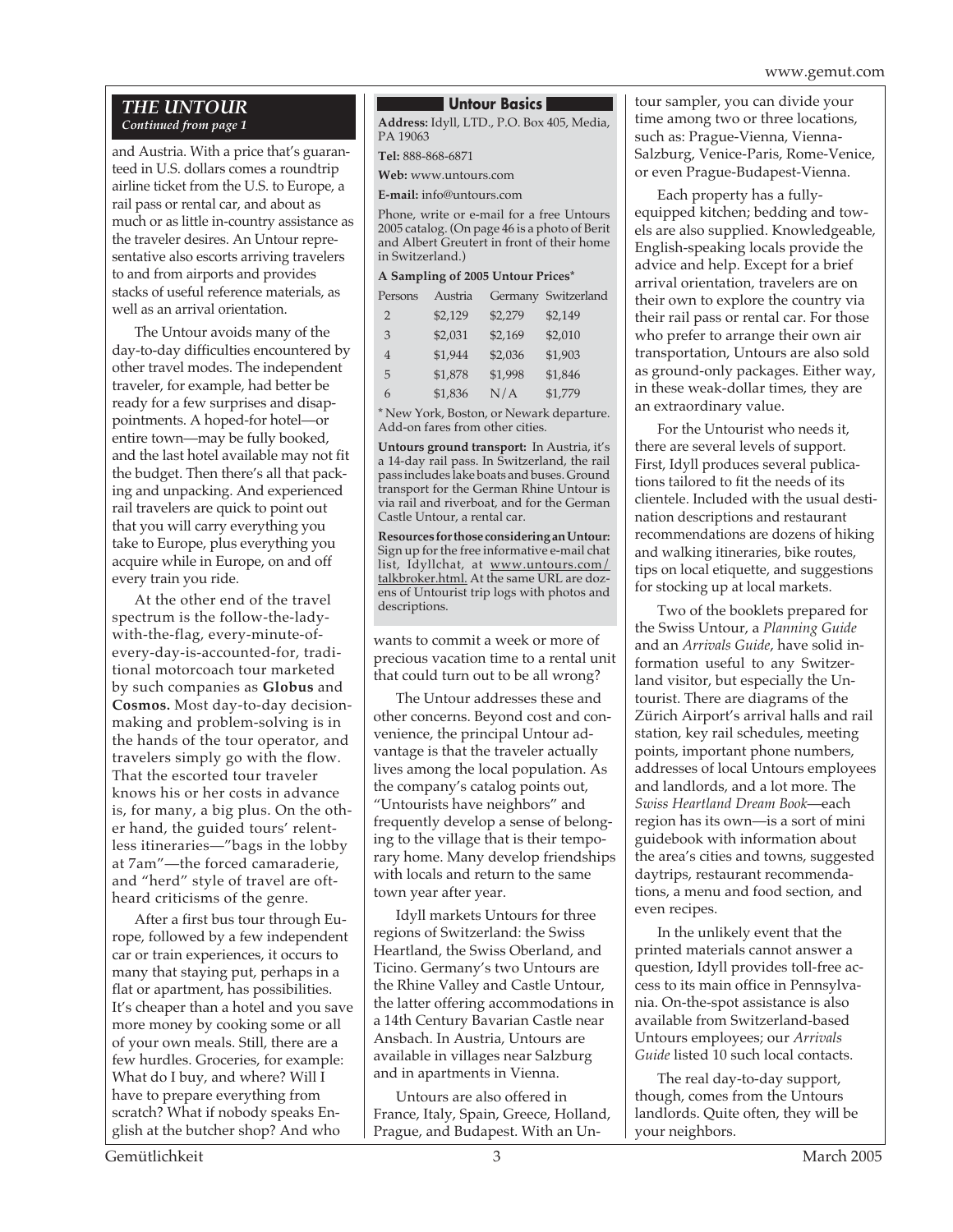It was our good fortune to wind up in **Chalet Berit** in the village of Sachseln on Lake Sarnen, south of Lucerne, where Albert and Berit Greutert are legendary Untour hosts. One of Idyll's most frequent customers, Dr. Vance Roy, a retired American neurologist, liked Chalet Berit and the Greuterts so much that he and his wife, Barbara, now permanently rent the chalet's top

floor (there are three), where they live yearround.

At the start of our own abbreviated Untour, Albert and Berit met us at the railway station (regular Untour guests are met at the Zürich Airport), grabbed our bags, loaded us into their car, pointed out restaurant and grocery store possibilities during a quick tour of Sachseln, and then got us up to speed on the apartment. Waiting for us in the fridge

were beer, wine, cheese, bread, sliced meat, orange juice, homemade jelly, butter, and milk. And, unlike those \$5 bottles of mineral water sitting on the coffee table of your hotel, it's all part of the service.

The Greuterts live next door and the morning after our arrival, Berit knocked on the door to invite us for dinner. To our amazement, Dr. Roy assured us this is standard operating procedure. As we were to discover, Greutert hospitality is extraordinary.

From March to October, every second Wednesday, some 80 to 100 "Untourists"—many of them returning for the 3rd, 10th, or even 20th

time—arrive at the Zürich Airport and from there are escorted to the properties they have chosen. Those bound for one of four Greutert apartments will be met, as we were, at the Sachseln rail station by Albert or Berit, or both.

Except for the initial orientation that gathers all Untourists in the region, and one optional group activity, such as a visit to a local

line ticket is currently running from about \$800 to \$900, one wonders how Idyll can include a rail pass/rental car, two weeks in an apartment, on-the-ground assistance, and still make a profit. Sometimes these prices are discounted. Right now, for example, the April 20 and May 4 Swiss Untour is reduced to \$1,519 per per-

son. May 18 is \$1,689.

### **Three Heartland Restaurants**

At **Gasthof zum Kreuz** in Dallenwil, about 20 minutes by car from Sachseln, the atmosphere and food find a perfect middle ground between elegance and simple country. With a fine veal chop fetching CHF 49.8 and a lovely rack of lamb (small portion) at CHF 38.5, zum Kreuz is a bit of a splurge. Add to the main dishes a first course and dessert, and one must figure on at least \$50 per person without beverages—still good value at the price. Get a bit more for your money by choosing the four-course menu at CHF 67. Gashtof zum Kreuz, Städtlistrasse 3, tel. +41/041/628 2020, Web: www.kreuz-dallenwil.ch.

The welcome is especially friendly at **Schlüssel,** a brightly-lit, modern restaurant in the center of Sachseln. Salads from an attractive, ample buffet of fresh ingredients, main dishes of veal *Cordon Bleu* with *Pommes Frites* and *Reh Geschnetzeltes* (chopped bits of sautéed venison served in a rich wine sauce), all accompanied by local *Eichhof* beer and followed by a shared *Coupe Denmark,* constituted a better-than-average meal of familiar Swiss dishes. The salad buffet is CHF 7.5 and the main dishes are in the CHF 30–35 range. Restaurant-Café Schlüssel, Sachseln, tel. +41/041/660 3646.

**Gasthaus Engel,** a convivial place with simple food, stands slightly below the Schlüssel in price and quality, and several steps down the culinary ladder from zum Kruez. Still, it's a friendly spot. Hotel Engel, Sachseln, tel. +41/041/660 3646.

So, which Untour property should you choose? It is first important to understand that the price is the same regardless of the property one is assigned to and, though the overall quality is excellent, there are differences among the apartments. You should also be aware that there is a cadre of loyal customers who know which are the best places and return to them year after year,

vintner or cheese-maker, you will not sightsee or socialize with fellow Untourists—unless, of course, you choose to. Your own apartment and rail pass or rental car are the means to your independence.

Roughly speaking, Untours are priced from \$900 to \$2,800 per person, with the average around \$2,000. A high-season Austrian Untour is \$2,189 for each of two people. More Untourists under one roof means lower prices. For two couples on the same Austrian Untour, the per-person price falls to \$1,944, and drops to \$1,836 if there are six travelers.

When one considers that a highseason roundtrip transatlantic airreserving as far in advance as possible.

Perhaps the best way to learn about the Untour experience is by signing up for **Idyllchat**, a free, customer-driven e-mail list. Enroll at www.untours.com, and immediately you'll find in your e-mail box a daily dose of half a dozen or so chatty, friendly, useful e-mails put there by Idyll's knowledgeable customers. For newcomers to the Untour way of travel, it's an extraordinary resource. E-mail a question about where to eat, where to walk, where to shop, what to take along, etc., and in 30 minutes to 72 hours, you'll have 10 to 20 responses from savvy travelers who have "been there, done that."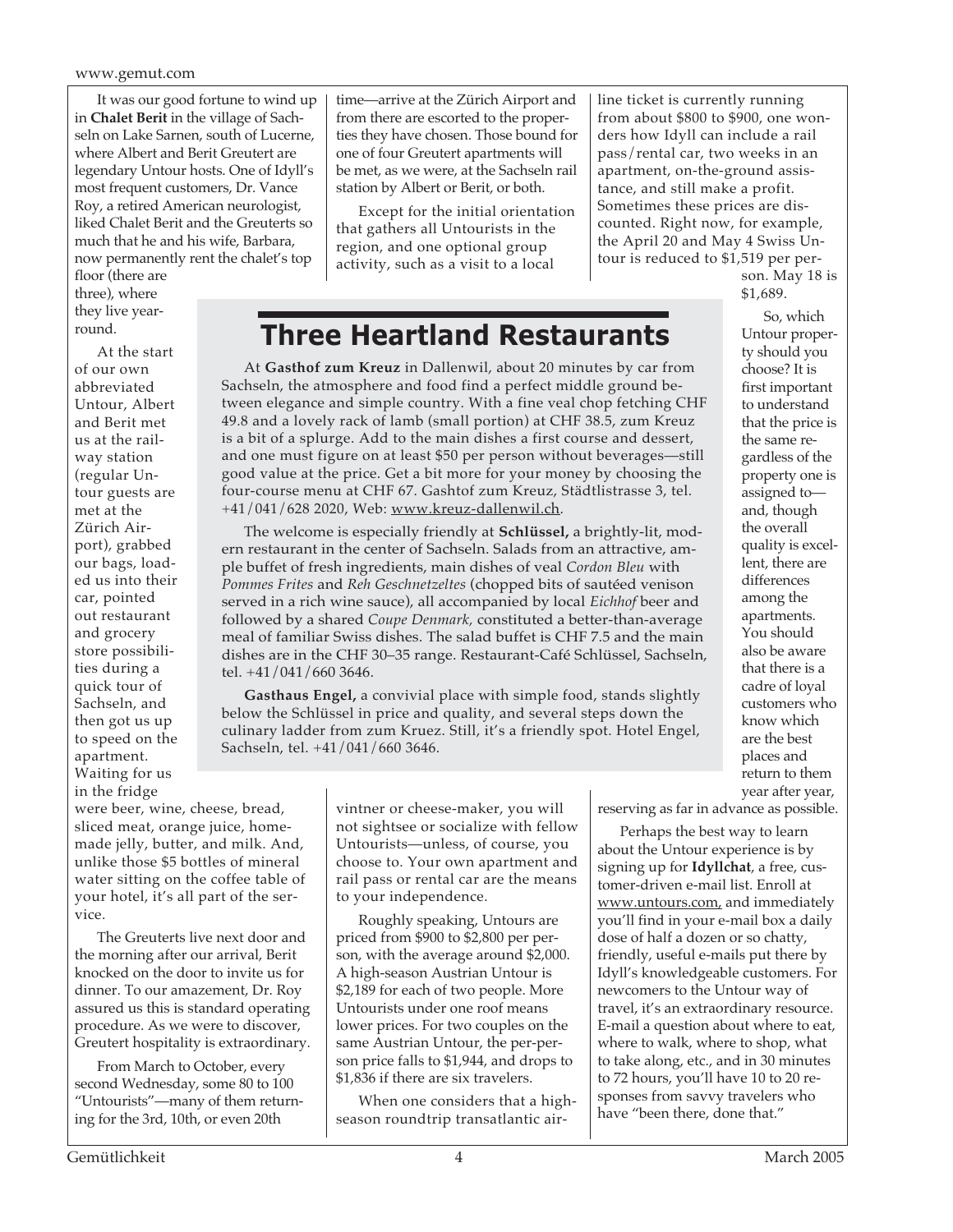*Gemütlichkeit* monitors the list daily and finds plenty of solid, firsthand information that would benefit any frequent traveler to Europe— Untour customer or not.

In addition to our four-day stay in Chalet Berit, *Gemütlichkeit* was able to inspect several other Untour properties in the Swiss Heartland:

#### Chalet Berit Sachseln, Switzerland

The middle flat of a typical Swiss, dark-wood-over-concrete-block, three-story structure has four small rooms—two bedrooms, kitchen, sitting room—and a fairly spacious bathroom with a window and add-on corner shower. Through the apartment's small, curtained windows, the view is of town, lake, and mountains. There is a TV with satellite, a stereo with a nice selection of CDs, several dozen paperbacks in English, a few games, and a telephone with a calling plan that is so good, it costs only pennies per minute to phone the U.S. Restaurants and a grocery store are five minutes away on foot, and the rail station another five minutes.

(Perhaps it should be noted here that Switzerland, with its marvelous public transport system of trains, buses, boats, cable cars, and funiculars, is particularly suited to the Untour style of travel. With public transportation close to every property, the daytrip possibilities are virtually limitless. This smorgasbord of easilyaccessed destinations is perhaps the most pleasant aspect of the Swiss Untour.)

Our dinner in the Greutert home was a relaxed affair that our hosts seemed to enjoy as much as we did which was considerable. We met children and grandchildren and felt as at-home as we would with good friends in the U.S. Ordinary package tourists almost never—and independent travelers seldom—get this close to a European family. We must emphasize, however, that in every sense of the word, the Greuterts are special; one cannot imagine this level of hospitality from all Untour hosts. Landlords: Albert & Berit Greutert.

#### Von Moos Lower & Upper Giswil, Switzerland

The upper apartment is clearly the better of the two. It has a double and a single bed, a combination tub/shower, balcony with excellent view, full kitchen and nice living room with built-in bookcase and wooden ceilings, walls, and floors. The owners try to have one meal with their guests.

The lower apartment is smaller and feels a bit closed in, though the bedroom is brightened by windows in adjoining walls.

The von Moos family owns the local *Metzgerei* (butcher shop), and we were invited to sit down at the kitchen table for a snack. Afterwards, Frau von Moos wouldn't let us leave without taking along some delicious air-dried meat and a few sausages.

We rate the lower von Moos `average' and the upper apartment 'above average.' Landlords: Lisabeth & Leo von Moos.

#### Gasser-Müggler Lungern, Switzerland

Lungern is considered one of the prettiest villages in the Untour portfolio. The views from both the living room and bedroom of this spacious apartment take advantage of the building's lakeside location. A large, recently remodeled kitchen is also a major plus. The bathroom is next on the remodel schedule.

Owner Lukas is a sculptor, and his work is featured throughout the house and yard. Perhaps the only caution is that guests must climb a narrow spiral staircase to the third floor. We rate this property 'above average.' Landlords: Lukas & Alice Gasser-Müggler.

#### Künzler 1 & 2 Hohfluh, Switzerland

These are the two best properties in the group, and Number 2, on the top floor, with its sleek modern decor, highly-polished hardwood floors, and many-windowed living room opening to a wide balcony, is the clear overall winner. The entire apartment and balcony are aimed directly at the Wetterhorn Alps and

Rosenlaui Glacier, a stunning mountainscape that seems almost close enough to touch. There are two bedrooms, each of which has an adjoining full bath. This would be a terrific living space anywhere, but the view moves it into the 'very special,' category.

The lower apartment, Number 1, which can accommodate five people, has a pleasant sun porch and a dishwasher, and is more traditionally decorated. It, too, faces the view, but doesn't take full advantage of it.

The lone caveat with Hohfluh is that it is a 14-minute bus ride to the nearest rail station We rate this property 'excellent.' Landlord: Margaret Künzler.

When it came time to leave Chalet Berit, there was an early morning train to catch. As we stepped outside the apartment into the chilly, predawn darkness, we found both Berit and Albert waiting with the car and trunk lid open to drive us to the station. Nineteen years of writing this newsletter and there's still no real English translation of the word *Gemütlichkeit*. We can tell you where to find it, though—try an Untour in ĬX the Swiss Heartland.

### **Key Websites for the Traveler**

**• www.gemut.com** Gateway site for travelers to Germanic Europe, including car rental, rail passes, hotel bookings, traveler feedback, travel tips, and past issues (free access to back issues for subscribers; see log-on info on page 2).

**• www.viamichelin.com** The Michelin database of hotels and restaurants, plus great interactive trip planning tools

**• www.travelgearnow.com** Guidebooks, maps, travel accessories, luggage, all at 10 percent off for subscribers

- **www.webflyer.com** Informative frequent-flyer forums make this a must for air travelers
- **bahn.hafas.de/bin/query.exe/en** German rail website, with train schedules throughout Europe, as
- well as Germany
- **www.sbb.ch/index\_e.htm** Swiss and European rail schedules
- **www.ski-europe.com** Top Web resource for skiers with much data on Alpine resorts

**• www.myswitzerland.com** Website of Switzerland's national tourist authority

- **www.germany-tourism.de** Germany's national tourist authority
- **www.austria.info/us** Austria's national tourist authority
- **www.historicgermany.com** Website for an alliance of historic German cities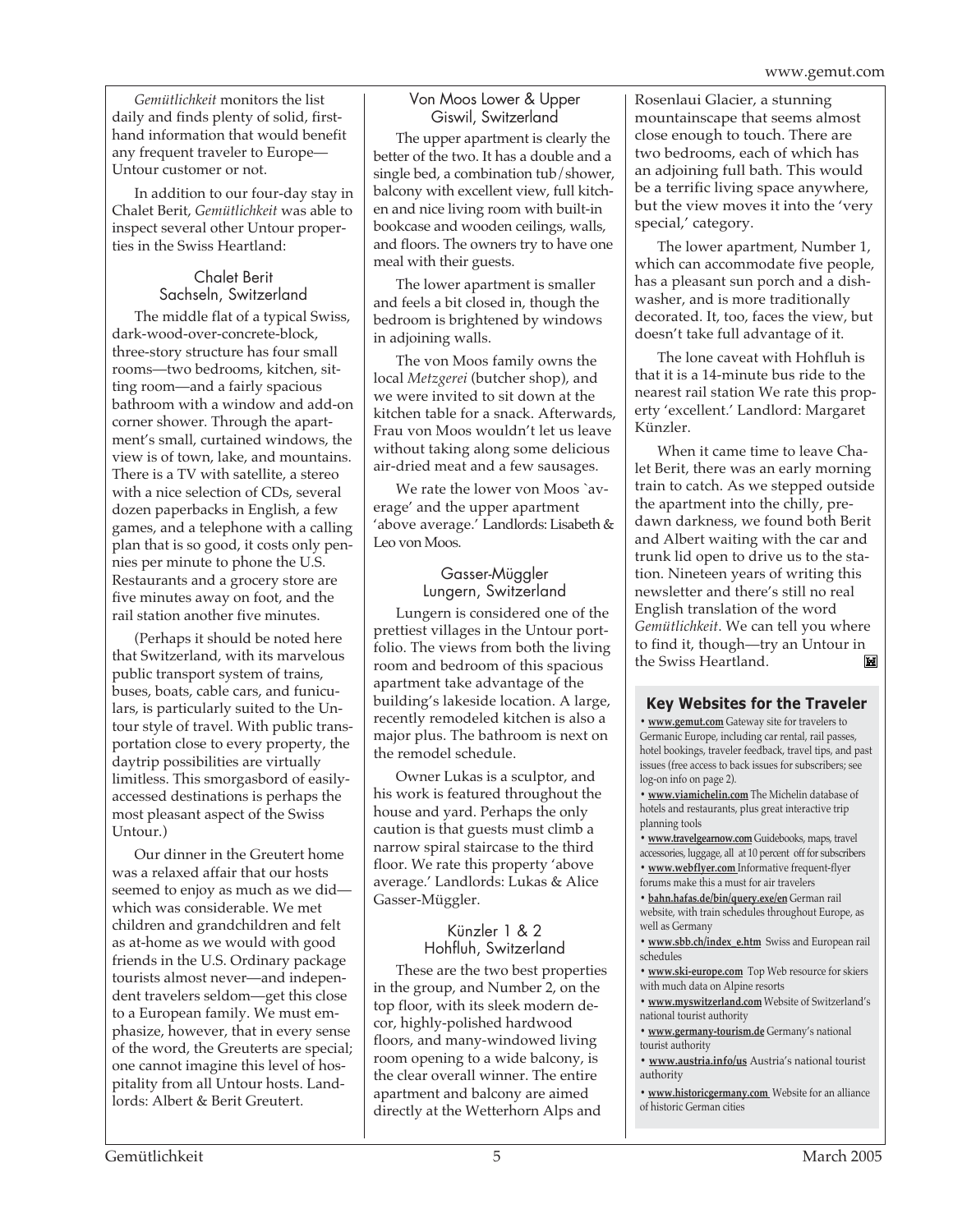### **Vacation Rentals from a Trusted Source**

**S**electing a European vacation rental sight-unseen can be a risky proposition. Glossy brochures and fancy websites do not always tell the complete story of a property. And unlike a hotel stay, when you pay cash in advance, you cannot easily leave after the first night if the accommodations disappoint.

The ideal is to choose your vacation rental in person. If that's not possible, the next best solution is to place yourself in the hands of a trusted, knowledgeable, expert. We think **Drawbridge To Europe** fits the bill.

Owners Karin Volpert and John Spillman have been finding vacation rentals for travelers since 1996. Ms. Volpert was born and raised in Germany and thus offers a native's insight to the German-speaking countries. Her husband, John, has lived abroad and traveled extensively throughout Europe. The couple regularly inspect a portfolio of rentals that includes properties throughout our three countries.

Last December, based on their recommendation, *Gemütlichkeit* booked a Drawbridge apartment in Garmisch-Partenkirchen.

**Apartment Zugspitze**, only a fiveminute walk from the central shopping district on the Garmisch side of town, fulfilled our expectations. Located in a quiet residential neighborhood, just across the street from the **Hotel Staudacherhof**, it consists of two spacious main rooms, plus a bathroom and kitchen, all of which open off a spacious foyer. The living room and bedroom, which are side by side and share a wide balcony with a fine mountain view, are each about 350 to 400 square feet.

To the left of the foyer is a largerthan-average bathroom with shower over tub, and across the foyer is a kitchen equipped with all basic utensils and appliances including an oven and a refrigerator with a large freezer compartment. Parking is in an underground garage, and there's satellite TV and a portable radio.

Though the apartment is most comfortable for a couple, the living room sofa-bed allows the Zugspitze to accommodate a family of three or four. Weekly rental \$833 to \$928.

Here is a brief roundup of the most desirable Drawbridge properties in Germany, Austria, and Switzerland:

#### Switzerland

Drawbridge's **Eiger** properties are clean and comfortable apartments on the edge of Grindelwald, with great views of the Eiger from the balconies. These vacation rentals, consisting of one to four rooms, are not fancy, but in typical Swiss fashion, well maintained.

The Eiger Studio (#955) is located on the first floor and has a small kitchen with a stove but no oven. Eiger 4 rooms (#952) is a first-floor apartment with three bedrooms that sleep up to eight people (\$1,315–1,900).

On the second-floor are two one-bedroom units: #953 for \$804– 950 per week and #954 for \$512– 658. The Eiger's owners have two additional apartments in their own chalet a few kilometers down the road towards Interlaken.

In the neighboring village of Schwendi is another studio (#956) on the first floor of a beautiful chalet. Two twin beds pull down from the wall, and there is a small corner kitchen. Access to a terrace and garden with mountain views compensate for the small indoor space. Rates are \$438–548.

#### **Germany**

The **Werner Vineyards** are located in the rolling hills of the Schwarzwald (Black Forest) and Rhine Valley. Two apartments are located within a working, family-owned vineyard, 10 minutes from the town center on foot. The décor in both is rustic, with exposed beams and wooden furniture.

Nearby activities include hiking, fine dining, and wine-tasting. Apartment A (#269) is a studio located on the first floor, and Apartment B (#268) is a one-bedroom unit on the ground floor. Both apartments cost \$595 per week.

#### Austria

The most popular Drawbridge rental in Austria is **Koppl-Hof** (#12), a house just outside Salzburg that sleeps seven people in three bedrooms in a quiet and sunny countryside location. Amenities include walking paths, countrystyle furnishings, and a fullyequipped kitchen. At \$1,136– 1,414 per week, this home offers good value for a large group.

Visit the Drawbridge website for photos and more details on these properties. Contact: Drawbridge To Europe, 98 Granite St., Ashland, OR 97520, tel. 888-268-1148, fax 541-482- 7779, e-mail: travel@drawbridgetoeurope.com, Web: www.drawbridgetoeurope.com. M

#### *DEAR SUBSCRIBER Continued from page 2*

dates, such as Oktoberfest and trade show periods.

At this price, which includes a buffet breakfast, it is one of the better values we've seen in recent years.

To those headed for Munich this year, I suggest reserving space as soon as possible. Over the years, we've had more letters of praise for the Acanthus than any other Munich hotel. It's just inside the Ring, very near the Sendlinger Tor, and thus only a few steps from Sendlinger Strasse, the pedestrian-only street that leads to the Marienplatz.

Along the way, you can stop at what I consider to be one of Europe's most beautiful churches, the **Asamkirche**. Parking is available in the hotel's small garage for €10 per day. Mention the *Gemütlichkeit* "Euro-Saver-Promotion 2005."

(Hotel Acanthus, An der Hauptfeuerwache 14, tel. +49/089/23 18 80, e-mail acanthus@t-online.de, Web www.acanthushotel.de) —RHB ĬX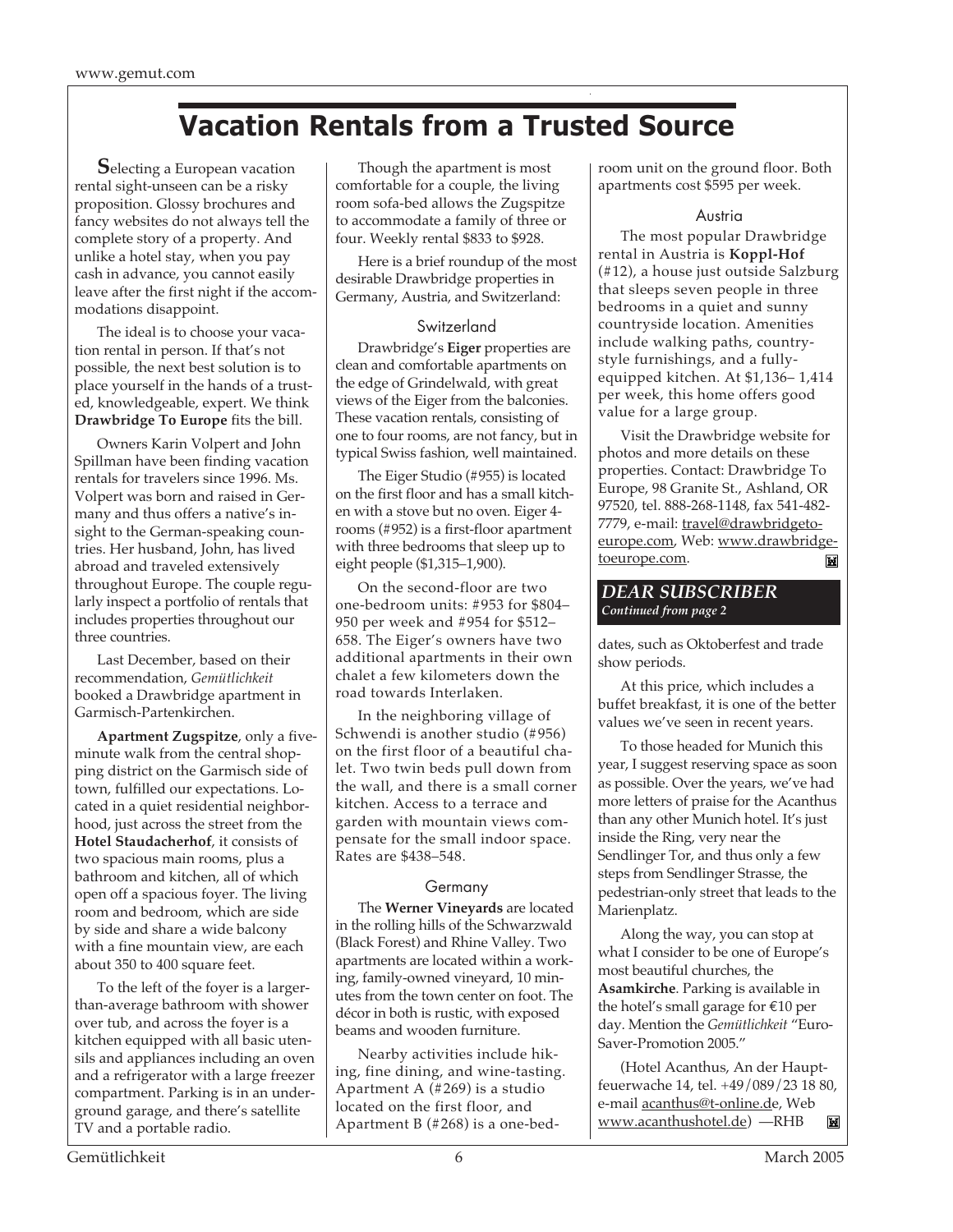# *TRAVEL QUICKIES*

■ Michelin Scores with New Bar**gain Hotels Book Germany**: *500 Charming Hotels and Inns* is the latest in Michelin's series of books that identify affordable European accommodations. Most listed hotels in the new Germany guide offer rooms under  $€100.$  The book is color-coded by geographical region and has interior and exterior photographs and a brief description of each property, plus practical information. Michelin inspectors have visited all establishments and each has given an objective opinion on what particularly attracted them to the selected properties. The book lists for \$20, but you can buy it for \$16 at www.travelessentials.com or by calling 800-258-0758.

■ **Basic Germany, Austria Tour:** Those looking for a comfortable way to visit the **2005 Oktoberfest**, plus see some of the most popular sights of southern Germany and Austria, might consider **Wonderful Austria & Germany**. Personally escorted by Ursula Triezenberg, the 14-day, 13-night itinerary includes Vienna, Salzburg, Berchtesgaden, Garmisch-Partenkirchen, Innsbruck, and Munich. Sights include the **Spanish Riding School**, **Schönbrunn Palace**, **Monastery at Melk, Königsee**, **Austrian Crystal Factory**, **Neuschwantstein** and **Linderhof** castles in Bavaria, **Nymphenburg Palace**, and Oktoberfest.

The double-occupancy, land-only price of \$2,370 includes all four-star hotels with breakfast, five dinners, ground transport via first-class motorcoach, and entrance fees. Contact: Ursula Triezenberg, tel. 541-488-5076, e-mail: utrt65@charter.net.

■ **Opera and Dinner for €62**: It's easy to forget that the Slovakian capital, Bratislava, is less than an hour by car from Vienna. With face-value ticket prices for the great **Vienna Staatsoper**as high as €257, an evening excursion from Vienna to the **State Opera of Bratislava** has some appeal. For €62 per person, **Elite Tours** (Operngasse 4, tel. +43/01/513-22-25) offers chartered bus transport to Bratislava, dinner, a stroll through the old town, and a ticket to the opera. *Gemütlichkeit* readers report seeing excellent productions of *Tosca* and *Carmen*. One termed the experience a "wonderful evening."

■ **Vienna Zentrum to Airport in 16 Minutes**: With the recent introduction of a new high-speed rail link from the **City Air Terminal** to **Vienna International Airport**, visitors can now maximize their time in this great Old World city. No longer is it necessary to stay near the airport to catch even an early morning flight. The **City Airport Train** (CAT) now connects the city center with the airport in just 16 minutes. Trains depart every half-hour beginning at 5:05 a.m., and the one-way cost is €9 for adults and €5 for kids under 15. Purchase tickets in cash on board the train. The City Air Terminal is next to the **Vienna Hilton Hotel**.

■ **World Cup Tickets:** The World Cup soccer tournament returns to Germany, June 9 – July 9, 2006 in Köln. Ticket

sales began in February, according to the German National Tourist Office. Visit www.fifaworldcup.com or call +49 180-526-2006 for information.

■ **Magritte Exhibit in Vienna:** Vienna's BA-CA Kunstforum (www .kunstforumwien.at) will host a comprehensive retrospective of works by the Belgian surrealist René Magritte, April 7 – July 31. The exhibit focuses on magical conceptual images from the 1920s to the 1960s. More than 70 works are on loan from international museums and private collections. The museum is open daily 10 a.m. to 7 p.m., till 9 p.m. on Fridays.

■ **New Vienna Hotel:** A new luxury hotel has opened in Vienna's historic district. **Style Hotel Vienna** occupies an Art Nouveau building across from the Café Central in Vienna's Herrengasse. Its 78 guestrooms and suites come with air-conditioning and wireless high-speed Internet. An Italian restaurant and hotel bar are located onsite. Contact: Style Hotel, 1st district, Herrengasse 12, tel. +43/01/227/ 80-0, Web: www.stylehotel.at.

■ **Trier Museum Closed Until May:** According to the tourist office in Trier, the Trier **Roman Archaeological Museum** (Rheinisches Landesmuseum) is closed until mid-May for restoration and construction in preparation for a major 2007 exhibit, "Constantine the Great." Contact: Weimarer Allee 1, 54290 Trier, tel. +49/651/97740, Web: www.landesmuseum-trier.de.

#### *BIKETOURSDIRECT Continued from page 1*

rentals, route planning, maps, and route descriptions. Guided tours with ride-along guide, support van, and dinner start at less than €750.

The BikeToursDirect website now features more than 140 tours in 27 European countries including nearly 50 in Germany, Austria, and Switzerland. Some routes cover familiar ground like the Salzburg Lakes Tour, Salzburg-Vienna, Bavarian Lakes,

Lake Constance, the Romantic Road, and bike trails along the Danube, Mosel, and Rhine.

Many other routes introduce riders to less-traveled territory like the Mur Bike Trail in Austria's Styria, the Elbe Bike Path near Dresden, the Brandenburg tour near Berlin and Potsdam, and the Spree Bike Path near Poland. Custom programs are also available.

Visitors to the site use a simple search engine to specify destinations, dates, level of difficulty, and price range. Search results present

tour summaries and thumbnail photographs. A click on a tour name reveals complete tour information, additional photos, and a link to an onsite reservation form.

BikeToursDirect handles all bookings and payments and does not mark up tour operator prices.

Contact Jim and BikeToursDirect at 1638 Berkeley Circle, Chattanooga, TN 37405, tel. 877-462-2423, fax: 802-609-6264, e-mail: jjohnson @biketoursdirect.com, Web: www .biketoursdirect.com.M